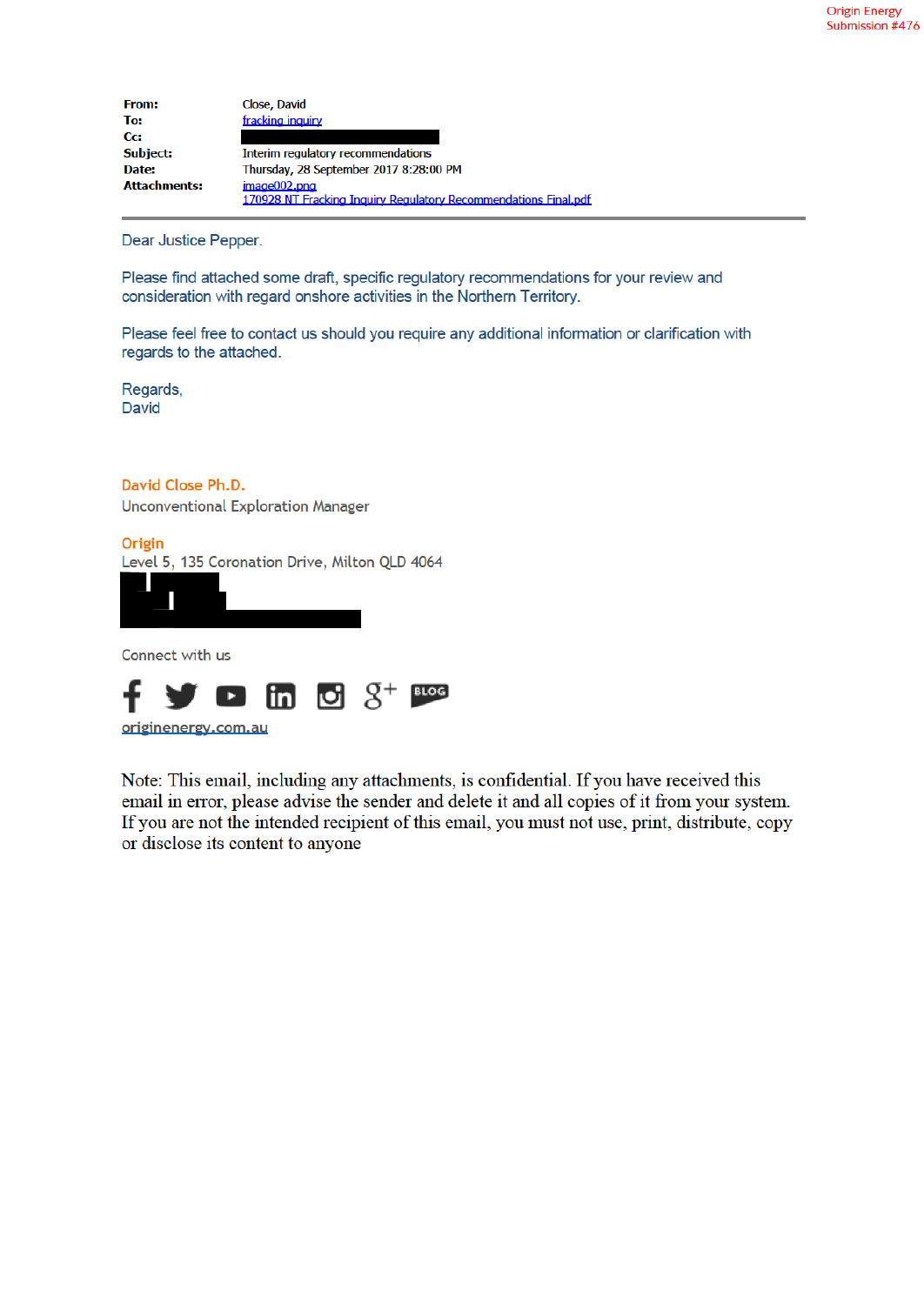# Legislative and Regulatory Review Process

The updating of legislation, and associated regulations/guidelines/schedules, is an exercise that must be undertaken by:

- 1. appropriately qualified experts with knowledge of both the implementation of government policy and legislation; and
- 2. a deep understanding of all facets of the modern oil and gas industry.

Below are high-level principles that could be regulated robustly and would not prejudice any broader legislative reform process. Although principles such as 1.1 below can be stated simply, the equivalent directive in the Alberta regulations (Directive 008: Surface Casing Depth Requirements) is detailed over 11 pages (excluding appendices); therefore the codification of the below principles would require detailed work to ensure practicable, auditable and enforceable regulations are in place.

It is reasonable that the Northern Territory Government will approve onshore gas *developments* that involve hydraulic fracturing only once the relevant and applicable legislative reform is complete, however, the practice and regulation of hydraulic fracturing in the Northern Territory has a long history of safe performance and the current Act and Regulations are applicable and relevant to allow critical exploration, appraisal and piloting activities to continue upon a lifting of the moratorium on hydraulic fracturing.

The below principles, once codified into regulations, would provide the fundamental protections to ensure activities undertaken during exploration, appraisal and piloting are conducted responsibly by all operators.

# Regulatory Recommendations: exploration, appraisal and piloting

## 1) Well Construction and Integrity

- 1) Wells must be designed to prevent cross flow with or contamination of regional aquifers; this will require a 'surface casing' string to be set across the regional aquifer and cemented at least 25m below the regional aquifer but above any potentially permeable, hydrocarbon bearing zone
- 2) Production casing is to be designed with the following minimum safety factors:
	- a) Burst: 1.1
	- b) Collapse 1.0
- 3) The cementing program must be designed to ensure cement coverage above the shallowest hydrocarbon bearing zone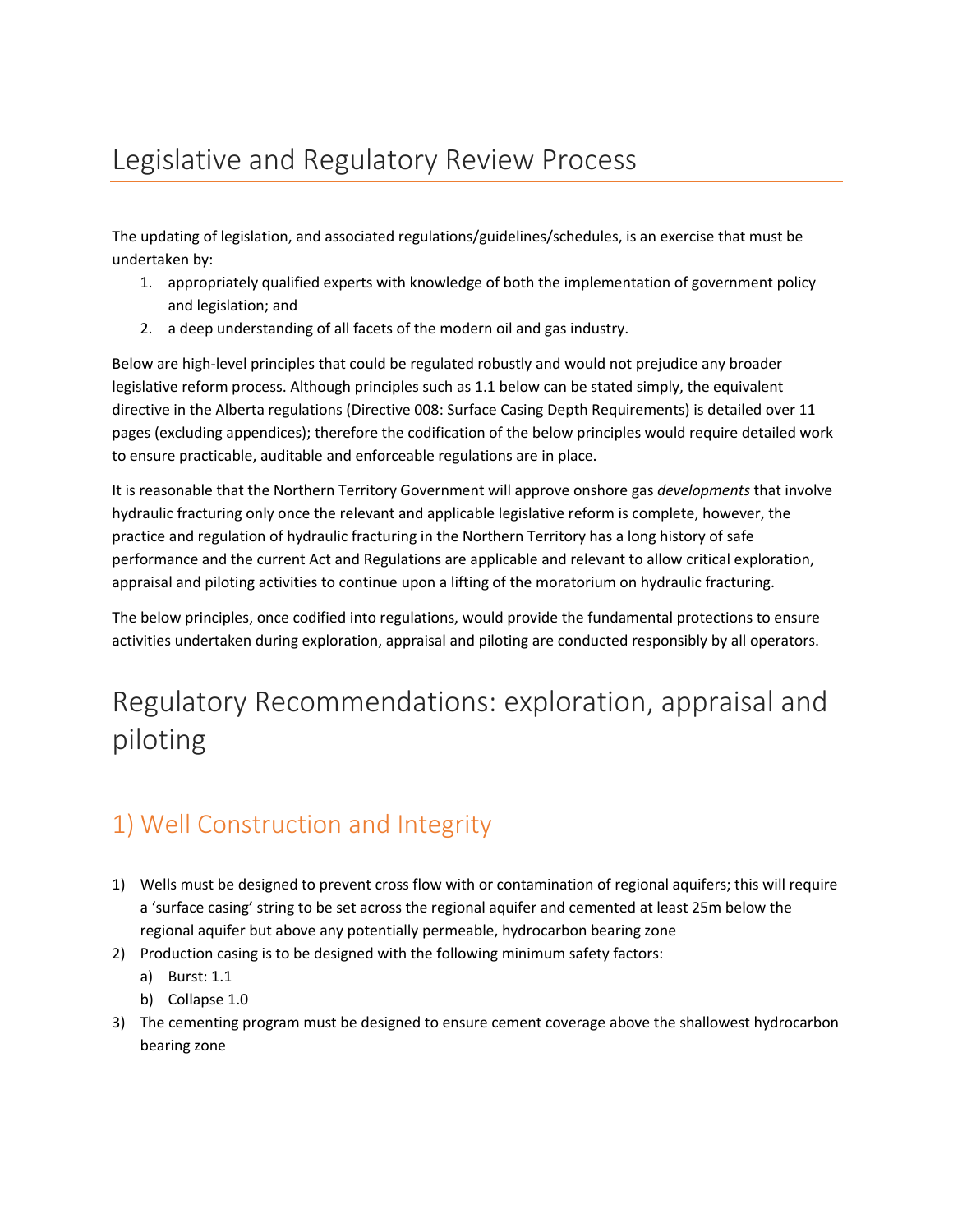- a) If log evaluation subsequently indicates a permeable, hydrocarbon bearing zone occurs shallower than the designed cement top, then the cementing program shall be modified to ensure the zone is covered and the regulator must be notified
- 4) A successful pressure test of the well must be conducted prior to any hydraulic fracture stimulation operations
	- a) The pressure test must not exceed the lower of the burst-rating of the production casing or any other element of the well exposed to pressure
	- b) The pressure test must be submitted to the regulator as confirmation of it its successful completion
- 5) The maximum allowable pumping pressure must not exceed the pressure that the well was pressure tested to
	- a) Operators must demonstrate how they will ensure that the pumping pressure does not exceed the maximum allowable pumping pressure

## 2) Water Sourcing and Usage

- 1) All water users (including the Oil and Gas industry) are required to follow the Water Act
	- a) All water extraction shall be recorded and the volume reported
	- b) The volume of water extracted shall be monitored by the government or an independent, accredited third party to ensure the sustainable management of the water resource

#### 3) Ground water monitoring

- 1) Hydraulically fracture stimulated exploration and appraisal wells must have a ground water monitoring bore within 500 meters (this may comprise existing water bores)
	- a) Samples must be collected pre and post Hydraulic Fracture Stimulation
	- b) Results must be submitted to the appropriate regulatory body(ies)

### 4) Operating in the Wet Season

- 1) If the ground water level rises above the lease grade (i.e. the location is in flood), then drilling and/or HFS activities must cease and the pad and wells are to be secured
- 2) Any open storage (tanks, pits, etc.) that are in use to contain fluids other than fresh water during the wet season must have freeboard equal to 150% of the maximum recorded Frequency-Duration-Intensity event in that region to prevent overflow from any rain event